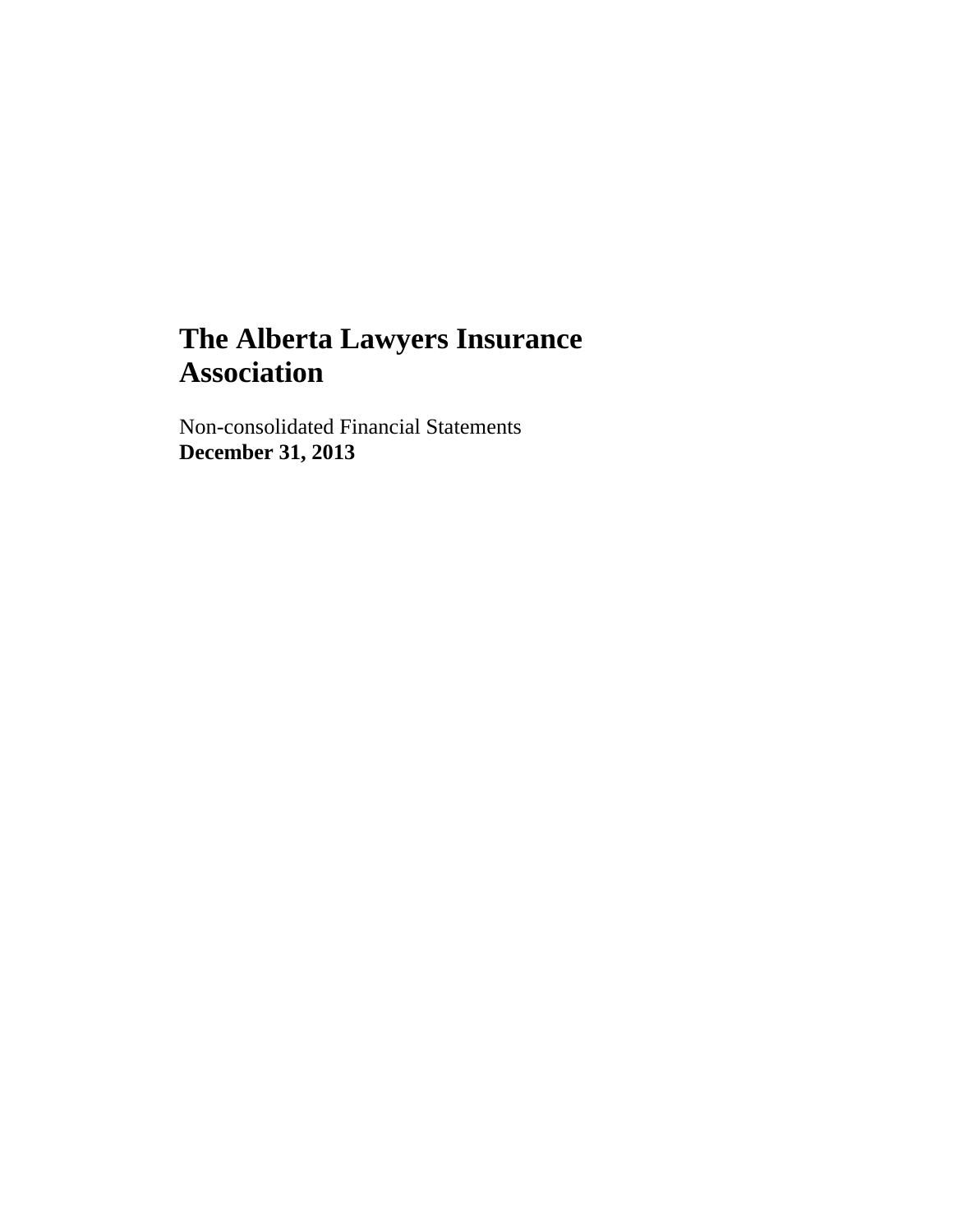

April 23, 2014

#### **Independent Auditor's Report**

#### **To the Directors of the Alberta Lawyers Insurance Association**

We have audited the accompanying non-consolidated financial statements of The Alberta Lawyers Insurance Association, which comprise the non-consolidated balance sheet as at December 31, 2013 and the non-consolidated statement of revenue, expenses and unrestricted net assets and statement of cash flows for the year ended December 31, 2013, and the related notes, which comprises a summary of significant accounting policies and other explanatory information.

#### **Management's responsibility for the non-consolidated financial statements**

Management is responsible for the preparation and fair presentation of these non-consolidated financial statements in accordance with Canadian accounting standards for not-for-profit organizations, and for such internal control as management determines is necessary to enable the preparation of nonconsolidated financial statements that are free from material misstatement, whether due to fraud or error.

#### **Auditor's responsibility**

Our responsibility is to express an opinion on these non-consolidated financial statements based on our audit. We conducted our audit in accordance with Canadian generally accepted auditing standards. Those standards require that we comply with ethical requirements and plan and perform the audit to obtain reasonable assurance about whether the non-consolidated financial statements are free from material misstatement.

An audit involves performing procedures to obtain audit evidence about the amounts and disclosures in the non-consolidated financial statements. The procedures selected depend on the auditor's judgment, including the assessment of the risks of material misstatement of the non-consolidated financial statements, whether due to fraud or error. In making those risk assessments, the auditor considers internal control relevant to the entity's preparation and fair presentation of the non-consolidated financial statements in order to design audit procedures that are appropriate in the circumstances, but not for the purpose of expressing an opinion on the effectiveness of the entity's internal control. An audit also includes evaluating the appropriateness of accounting policies used and the reasonableness of accounting estimates made by management, as well as evaluating the overall presentation of the non-consolidated financial statements.

We believe that the audit evidence we have obtained is sufficient and appropriate to provide a basis for our audit opinion.

*PricewaterhouseCoopers LLP 111 5 Avenue SW, Suite 3100, Calgary, Alberta, Canada T2P 5L3 T: +1 403 509 7500, F: +1 403 781 1825, www.pwc.com/ca*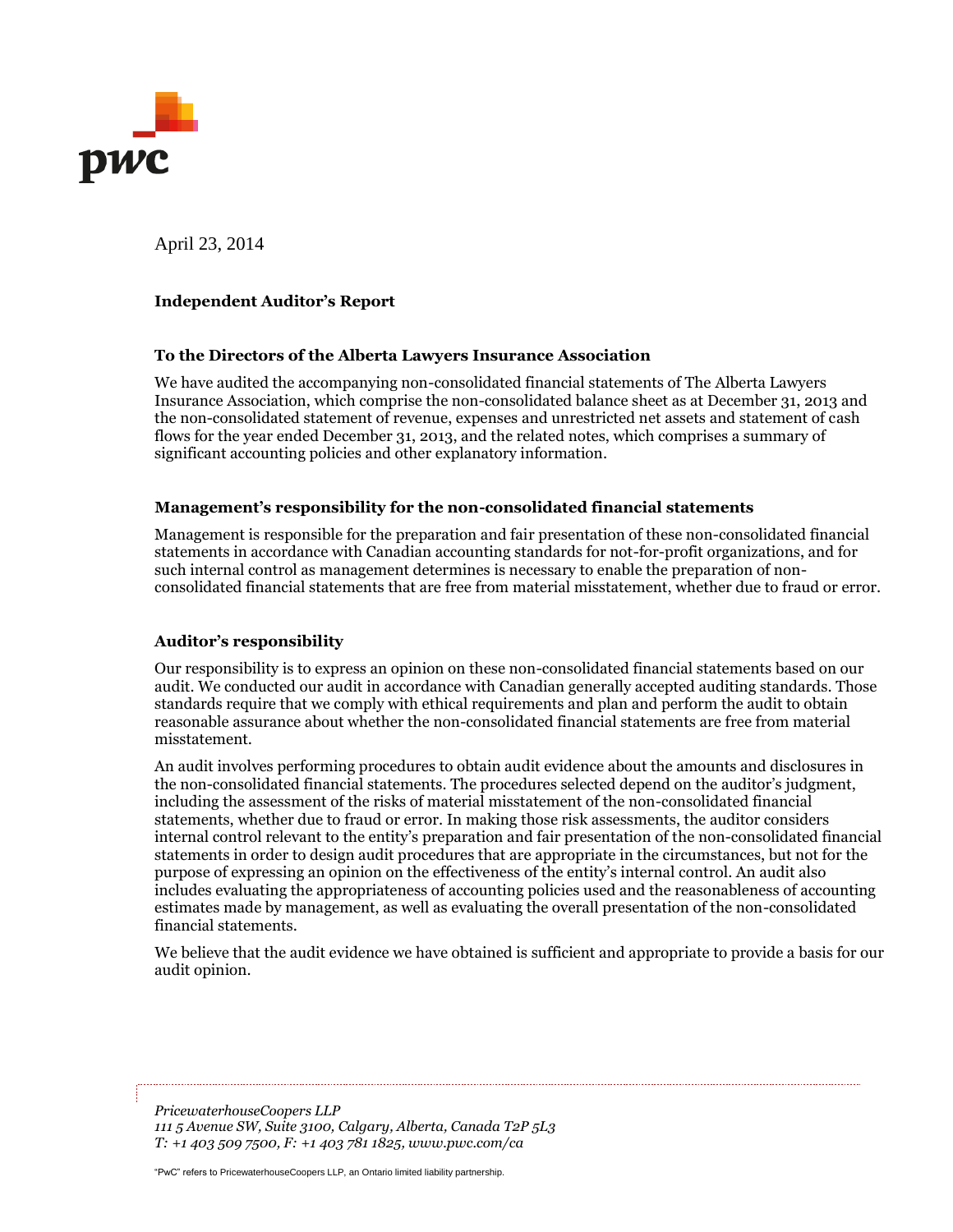

# **Opinion**

In our opinion, the non-consolidated financial statements present fairly, in all material respects, the financial position of The Alberta Lawyers Insurance Association as at December 31, 2013 and the results of its operations and its cash flows for the year then ended in accordance with Canadian accounting standards for not-for-profit organizations.

Pricewaterhouse Coopers LLP

**Chartered Accountants**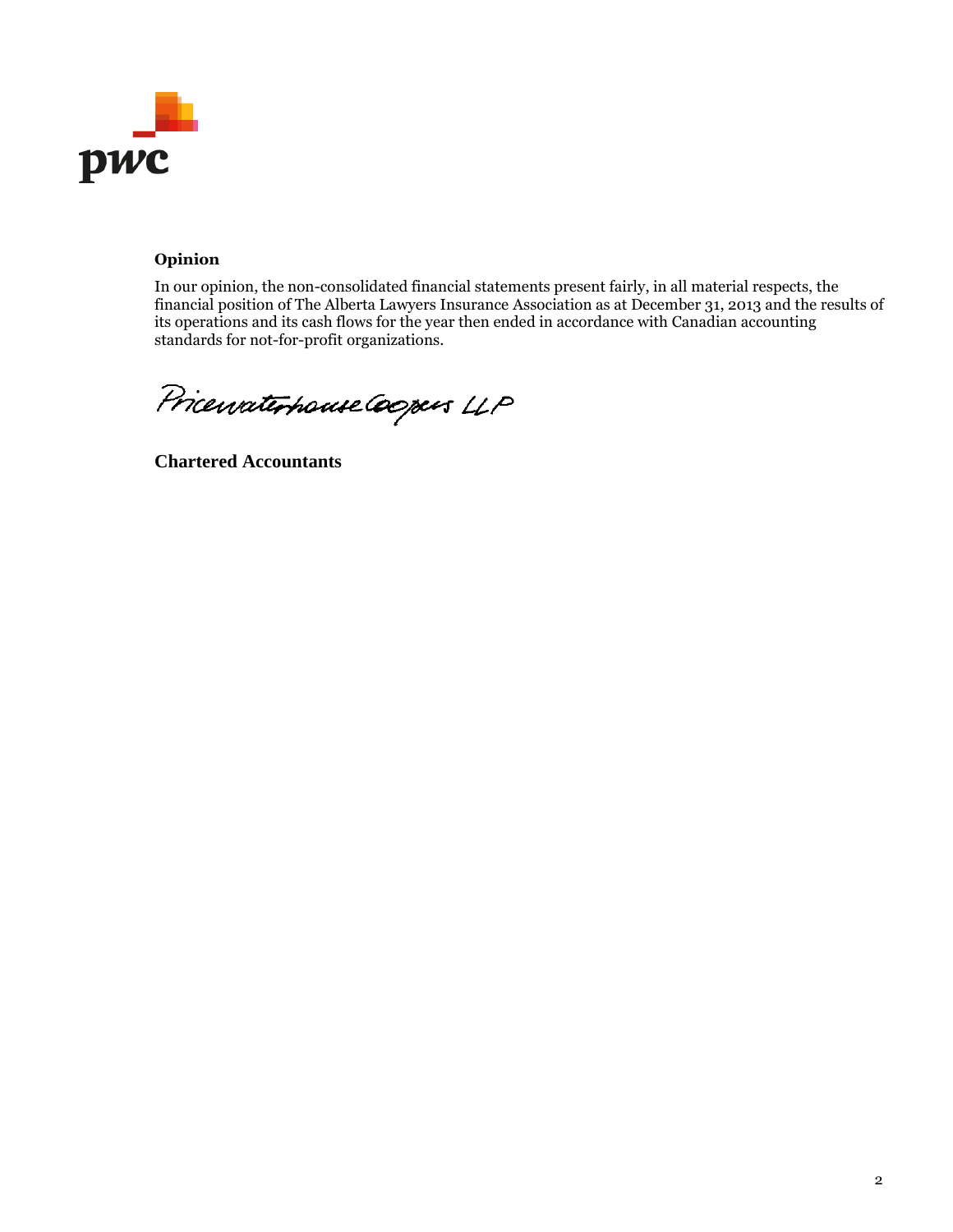Non-consolidated Balance Sheet **As at December 31, 2013** 

|                                                                                                                                                                                                | December 31,<br>2013<br>\$                              | December 31,<br>2012<br>\$                            |
|------------------------------------------------------------------------------------------------------------------------------------------------------------------------------------------------|---------------------------------------------------------|-------------------------------------------------------|
| <b>Assets</b>                                                                                                                                                                                  |                                                         |                                                       |
| <b>Current assets</b><br>Cash and cash equivalents<br>Accounts receivable<br>Accrued interest receivable<br>Due from 1452597 Alberta Ltd. (note 7)<br>Due from Law Society of Alberta (note 7) | 12,135,918<br>4,278,153<br>388,534<br>554,537<br>86,133 | 16,672,469<br>978,135<br>313,109<br>549,218<br>17,429 |
|                                                                                                                                                                                                | 17,443,275                                              | 18,530,360                                            |
| <b>Investments</b> (note 3)                                                                                                                                                                    | 100,413,317                                             | 91,632,776                                            |
| <b>Capital assets</b> (note 4)                                                                                                                                                                 | 13,864                                                  | 27,745                                                |
|                                                                                                                                                                                                | 117,870,456                                             | 110,190,881                                           |
| <b>Liabilities and Net Assets</b>                                                                                                                                                              |                                                         |                                                       |
| <b>Current liabilities</b><br>Accounts payable and accrued liabilities<br>Levy Deficiency<br>Deferred revenue                                                                                  | 179,152<br>1,401,262<br>11,219,855                      | 123,984<br>1,657,694<br>10,058,245                    |
|                                                                                                                                                                                                | 12,800,269                                              | 11,839,923                                            |
| Reserve for claims and related costs (note 6)                                                                                                                                                  | 66,072,000                                              | 64,338,000                                            |
| <b>Net assets</b><br>Unrestricted<br>Share capital (note 5)                                                                                                                                    | 38,998,167<br>20                                        | 34,012,938<br>20                                      |
|                                                                                                                                                                                                | 38,998,187                                              | 34,012,958                                            |
|                                                                                                                                                                                                | 117,870,456                                             | 110,190,881                                           |

# **Approved by the Board of Directors**

\_\_\_\_\_\_\_\_\_\_\_\_\_\_\_\_\_\_\_\_\_\_\_\_\_\_\_\_\_\_\_\_\_\_\_ Director \_\_\_\_\_\_\_\_\_\_\_\_\_\_\_\_\_\_\_\_\_\_\_\_\_\_\_\_\_\_\_\_\_\_\_ Director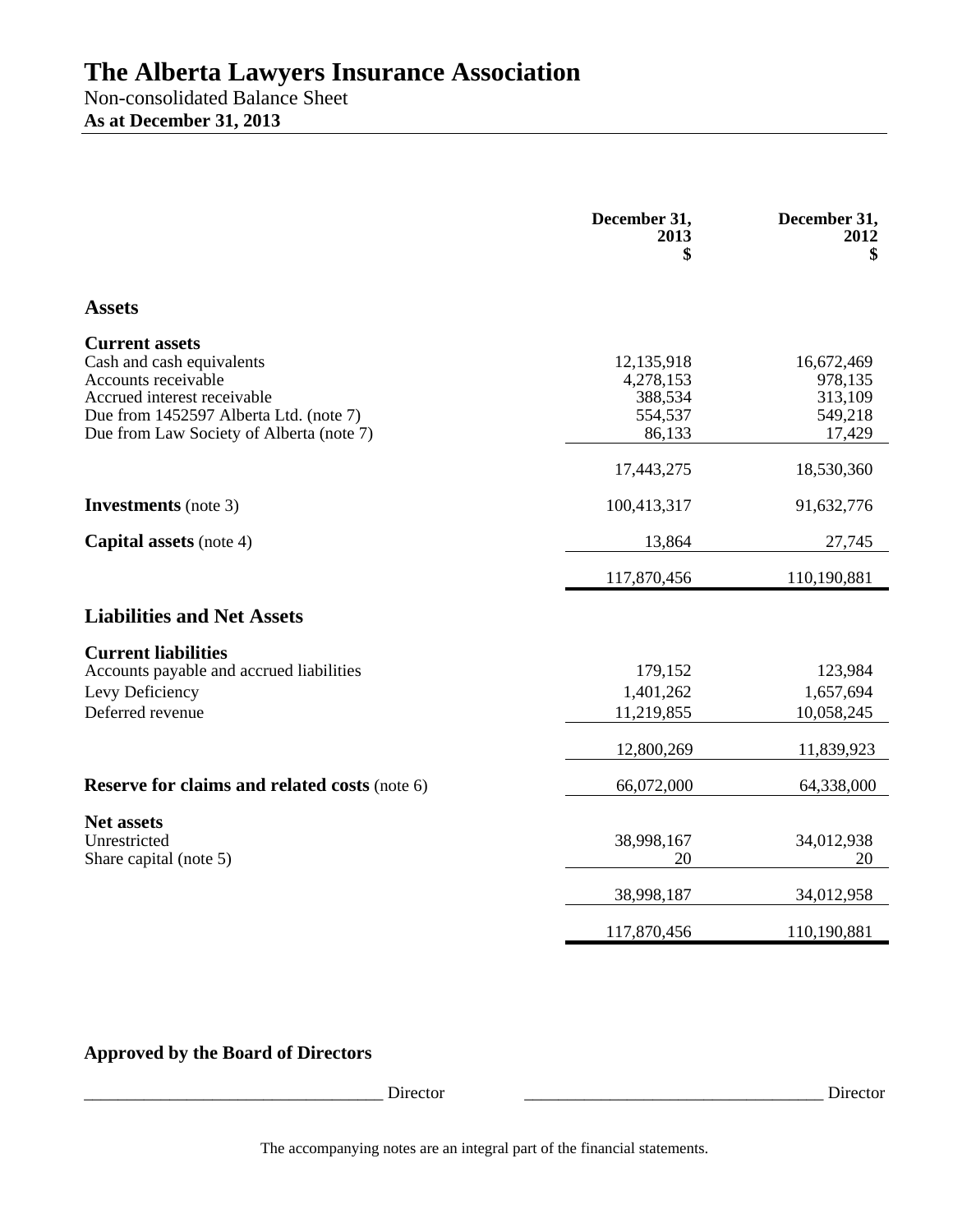Non-consolidated Statement of Revenue, Expenses and Unrestricted Net Assets **For the year ended December 31, 2013** 

|                                                                                                                                                                                                                                                            |                                                                           |                                                            | For the<br>year                                              |
|------------------------------------------------------------------------------------------------------------------------------------------------------------------------------------------------------------------------------------------------------------|---------------------------------------------------------------------------|------------------------------------------------------------|--------------------------------------------------------------|
|                                                                                                                                                                                                                                                            | <b>December</b><br>2013<br>\$                                             | For the 6<br>months<br>ended<br>December 31,<br>2012<br>\$ | ended<br>June 30,<br>2012<br>\$<br>(unaudited -<br>note 2)   |
| <b>Revenue</b>                                                                                                                                                                                                                                             |                                                                           |                                                            |                                                              |
| Annual levy<br>Investment income                                                                                                                                                                                                                           | 21,473,815<br>7,860,686                                                   | 8,500,627<br>5,355,230                                     | 18,888,275<br>5,487,845                                      |
|                                                                                                                                                                                                                                                            | 29,334,501                                                                | 13,855,857                                                 | 24,376,120                                                   |
| <b>Expenses</b><br>Provision for claims and related costs (note 6)<br>Premium paid to the Canadian Lawyers Insurance Association<br>Provision for input tax credits<br>Salaries and employee benefits<br>Management fee (note 7)<br>Investment counsel fee | 18,698,262<br>4,266,828<br>2,006,285<br>1,887,931<br>1,692,000<br>262,560 | 8,117,718<br>2,422,728<br>886,550<br>678,000<br>131,215    | 19,982,475<br>4,417,920<br>1,813,032<br>1,337,360<br>244,750 |
| Administration<br>Professional fees<br>Loss prevention<br>Amortization<br>Bad debt                                                                                                                                                                         | 144,169<br>95,808<br>25,575<br>14,773<br>1,733                            | 56,614<br>74,394<br>2,400<br>7,297                         | 131,812<br>112,829<br>19,575<br>28,855<br>(1,482)            |
|                                                                                                                                                                                                                                                            | 29,095,924                                                                | 12,376,916                                                 | 28,087,126                                                   |
| Excess of revenue over expenses for the year<br>before the following                                                                                                                                                                                       | 238,577                                                                   | 1,478,941                                                  | (3,711,006)                                                  |
| Unrealized gain on the fair market value of investments                                                                                                                                                                                                    | 4,746,652                                                                 | 61,180                                                     | 319,019                                                      |
| Excess of revenue over expenses for the year                                                                                                                                                                                                               | 4,985,229                                                                 | 1,540,121                                                  | (3,391,987)                                                  |
| Unrestricted net assets – beginning of year                                                                                                                                                                                                                | 34,012,938                                                                | 32,472,817                                                 | 35,864,824                                                   |
| Unrestricted net assets – end of year                                                                                                                                                                                                                      | 38,998,167                                                                | 34,012,938                                                 | 32,472,837                                                   |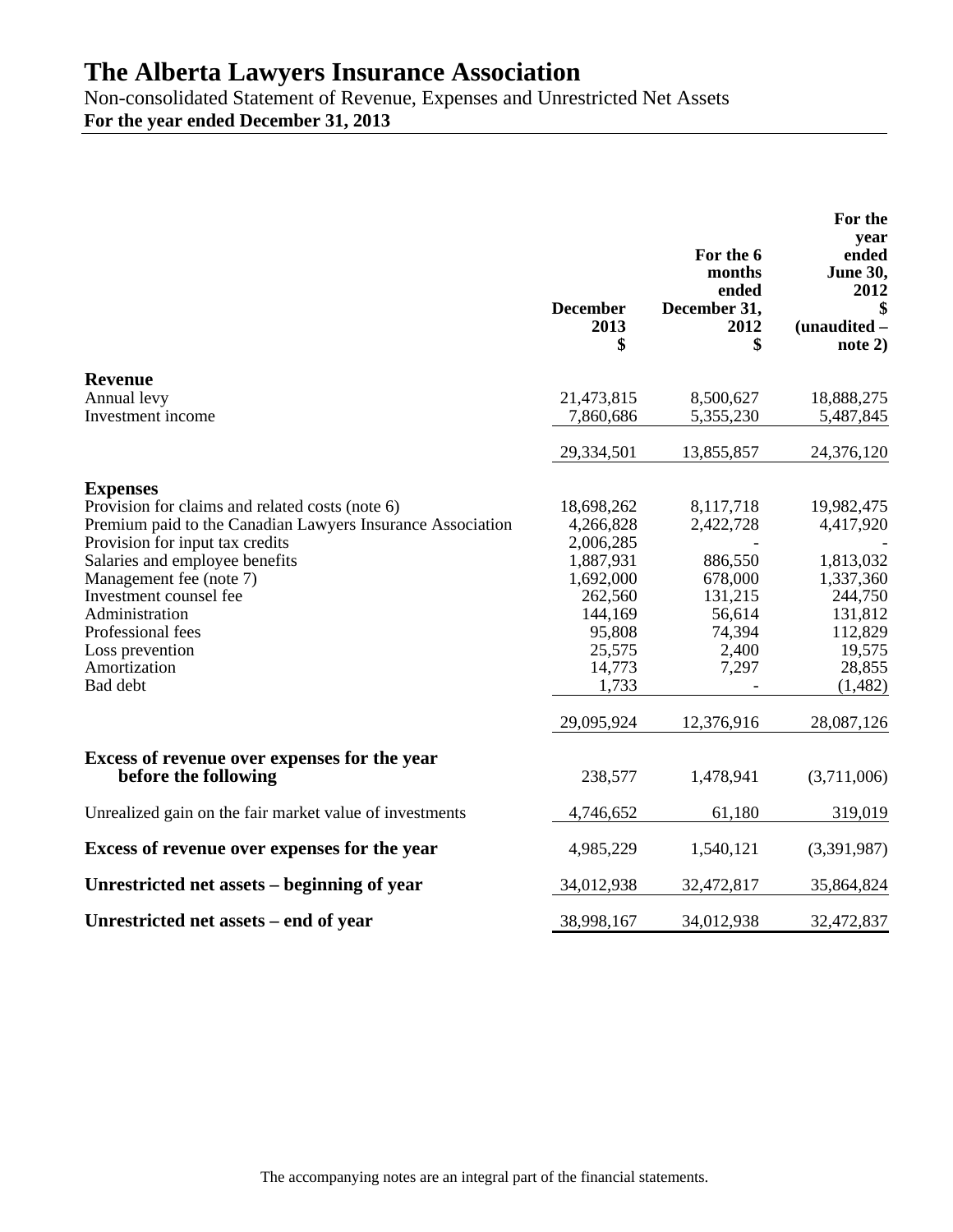Non-consolidated Statement of Cash Flows **For the year ended December 31, 2013** 

| Cash provided by (used in)                                                                                                  | <b>December</b><br>2013<br>\$         | For the 6<br>months<br>ended<br>December 31,<br>2012<br>\$ | For the<br>year<br>ended<br>June 30,<br>2012<br>\$<br>(unaudited -<br>note 2) |
|-----------------------------------------------------------------------------------------------------------------------------|---------------------------------------|------------------------------------------------------------|-------------------------------------------------------------------------------|
|                                                                                                                             |                                       |                                                            |                                                                               |
| <b>Operating activities</b><br>Excess (deficiency) of revenue over expenses for the period<br>Items not affecting cash      | 4,985,229                             | 1,540,121                                                  | (3,391,987)                                                                   |
| Amortization<br>Gain on sale of investments<br>Unrealized gain on fair market value of investments                          | 14,773<br>(5,174,911)<br>(4,746,652)  | 7,297<br>(3,641,526)<br>(61,180)                           | 28,855<br>(2,484,840)<br>(319,019)                                            |
| Provision for claims and related costs (note 6)                                                                             | 18,698,262                            | 8,117,718                                                  | 19,982,475                                                                    |
|                                                                                                                             | 13,776,701                            | 5,962,430                                                  | 13,815,484                                                                    |
| Changes in non-cash working capital items<br>Claims and related costs paid – net of recoveries (note $6$ )                  | (2,489,120)<br>(16,964,262)           | (3,297,371)<br>(6,399,718)                                 | 373,850<br>(12,716,475)                                                       |
|                                                                                                                             | (5,676,681)                           | (3,734,659)                                                | 1,472,859                                                                     |
| <b>Investing activities</b><br>Proceeds on disposal of investments<br>Purchase of investments<br>Purchase of capital assets | 29,580,453<br>(28, 439, 432)<br>(891) | 28,454,367<br>(30, 595, 720)                               | 23,150,031<br>(21, 242, 445)<br>(23, 772)                                     |
|                                                                                                                             | 1,140,130                             | (2,141,353)                                                | 1,883,814                                                                     |
| (Decrease) increase in cash and cash equivalents                                                                            | (4, 536, 551)                         | (5,876,012)                                                | 3,356,673                                                                     |
| Cash and cash equivalents – beginning of year                                                                               | 16,672,469                            | 22,548,481                                                 | 19,191,808                                                                    |
| Cash and cash equivalents – end of year                                                                                     | 12,135,918                            | 16,672,469                                                 | 22,548,481                                                                    |
| Cash and cash equivalents are comprised of<br>Cash<br>Cash equivalents                                                      | 1,289,176<br>10,846,742               | 1,489,942<br>15,182,527                                    | 8,557,168<br>13,991,313                                                       |
|                                                                                                                             | 12,135,918                            | 16,672,469                                                 | 22,548,481                                                                    |
| Interest received                                                                                                           | 1,626,127                             | 969,307                                                    | 2,047,465                                                                     |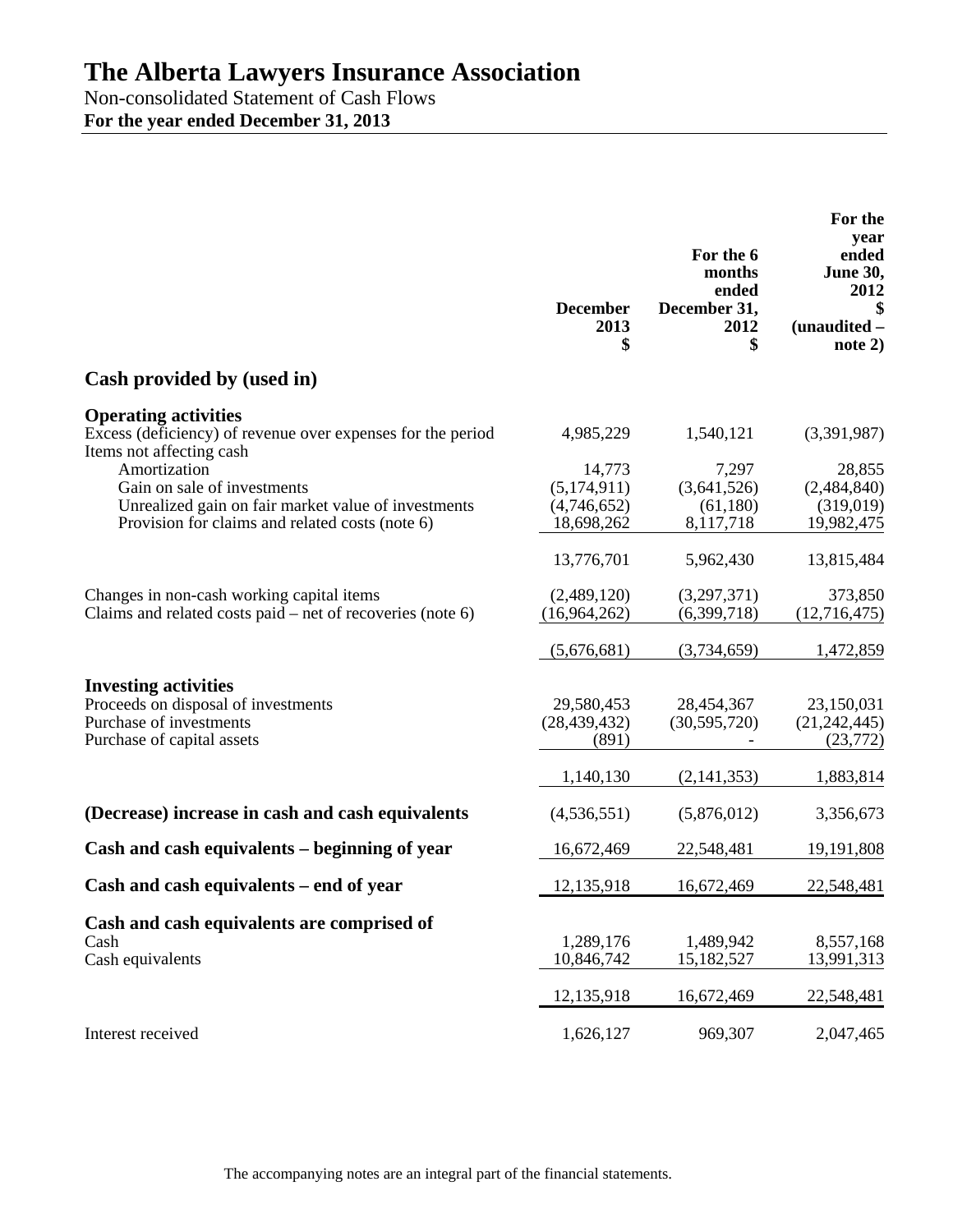# **1 General**

The Alberta Lawyers Insurance Association (the "Association") was incorporated on June 6, 1988 under Part 9 of the Companies Act of Alberta, chapter C-21, RSA 2000. On January 30, 2006, the Association was converted from a company limited by guarantee to a company limited by shares (see note 5). The Association administers a program under which active members of the Law Society of Alberta (the "Law Society") in private practice (insured lawyers) have mandatory coverage for errors and omissions of \$1,000,000 per occurrence, with an annual aggregate limit of \$2,000,000. The Association has contracted with the Canadian Lawyers Insurance Association ("CLIA") for group coverage subject to a group deductible of \$300,000 (effective July 1, 2013 the deductible is \$500,000) for each claim. The Association is subject to premiums and other assessments that may arise from the agreement with CLIA. The Association meets the qualifications of a non-profit organization as defined by the Income Tax Act and as such is exempt from taxes. The financial statements of the Association are prepared on a non-consolidated basis (refer to Note 7 "Related Party Transactions").

On June  $9<sup>th</sup>$ , 2012, the Board of Directors of the Association approved a change in the fiscal year-end of the Association to December  $31<sup>st</sup>$  to be effective as at December  $31$ , 2012.

## **2 Summary of significant accounting policies**

#### **Basis of accounting**

These financial statements are prepared in accordance with Canadian Accounting Standards for not for profit organizations (ASNPO) as issued by the Canadian Accounting Standards Board.

#### **Use of estimates**

The preparation of the financial statements in conformity with Canadian accounting standard not-for-profit organizations (ASNPO) requires management to make estimates and assumptions that affect the reported amount of assets and liabilities as at the date of the financial statements and the reported amounts of revenue and expenses during the reporting periods. Actual results could differ from these estimates.

#### **Revenue recognition**

The Association follows the deferral method for revenue recognition. The levy is determined prior to July  $1<sup>st</sup>$ annually, the commencement of the policy year, and amounts are due from insured lawyers prior to that date. Levy revenue is recorded evenly throughout the fiscal year. Amounts received or receivable from insured lawyers that pertain to the period subsequent to fiscal year end are deferred and recorded as revenue in the next fiscal year.

#### **Investment income**

Investment income comprises of interest, dividends, fund distributions, and gains and losses realized on the disposal of investments. Interest and dividends earned on investments are included as revenue on an accrual basis. The change in fair value of investments is recorded in the statement of revenue, expenses and net assets as an unrealized gain (loss).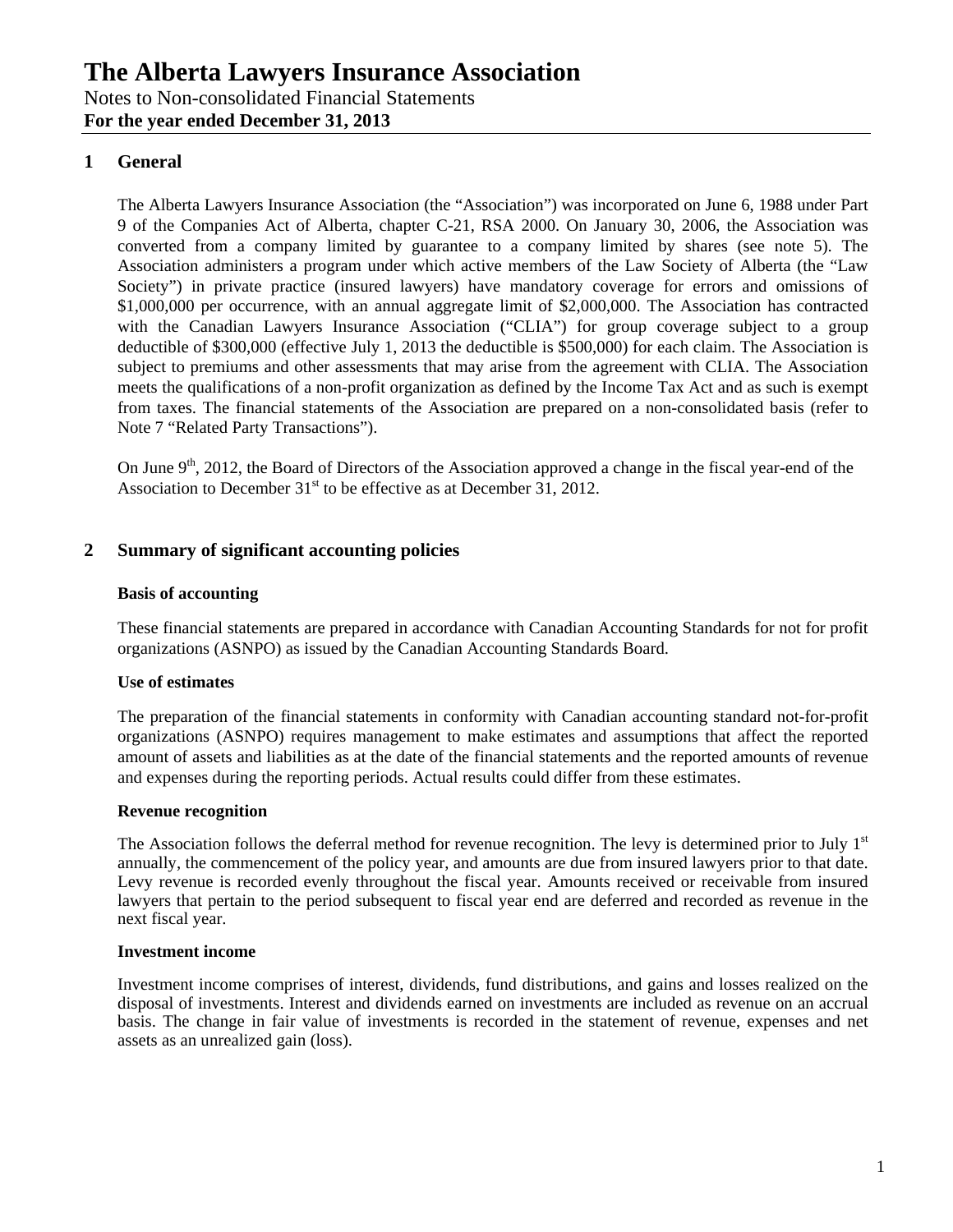#### **Reserve and Provision for claims and related costs**

The provision for claims and related costs is based upon the change from year to year in the reserve for claims and related costs. The reserve amount is the actuarially determined discounted cost of possible claims and related costs as at the end of the fiscal year.

The Association has engaged a third party actuary to provide an annual valuation of the reserve for claims and related costs in accordance with the standards of practice adopted by the Canadian Institute of Actuaries. For the purpose of the actuarial valuation, the actuary uses information contained in the Association's financial records.

#### **Recoveries**

Recoveries for claims and related costs from insurers and other third parties are recorded when they can be reasonably estimated and collectability is reasonably assured. Otherwise, the recovery is recorded when received.

#### **Cash and cash equivalents**

Cash and cash equivalents include cash and short-term investments comprised of treasury bills that are readily convertible to known amounts of cash and have an insignificant risk of change in value.

## **Capital assets**

Capital assets are recorded at cost net of accumulated amortization. Amortization is calculated on a straightline basis at the following annual rates:

| Furniture and equipment | 20%     |
|-------------------------|---------|
| Computers               | 33 1/3% |

## **Donated services**

A portion of the Association's work is dependent on the services of volunteers, in particular the significant contribution of the Benchers of the Law Society, the Insurance Committee, and the Claims Committee. These services are not normally purchased by the Association and, due to the difficulty in determining their fair value, donated services are not recognized in these financial statements.

#### **Financial instruments**

The Association initially measures financial assets and financial liabilities at fair value. It subsequently measures its investments at fair value. The financial assets subsequently measured at amortized cost include cash and cash equivalents, accounts receivable and accrued interest receivable. The financial liabilities subsequently recorded at amortized cost include accounts payable and accrued liabilities.

The Association's investments consist of equity securities, corporate bonds, municipal government bonds, provincial government bonds and federal government bonds. The investment in equity securities which are traded on an active market are recorded at fair value. The Association has elected to record the investments in corporate bonds, municipal government bonds, provincial government bonds and federal government bonds at fair value. Changes in fair value of the investments are recorded on the statement of revenue, expenses and unrestricted net assets. The investments which are not traded on the active market are recorded at cost.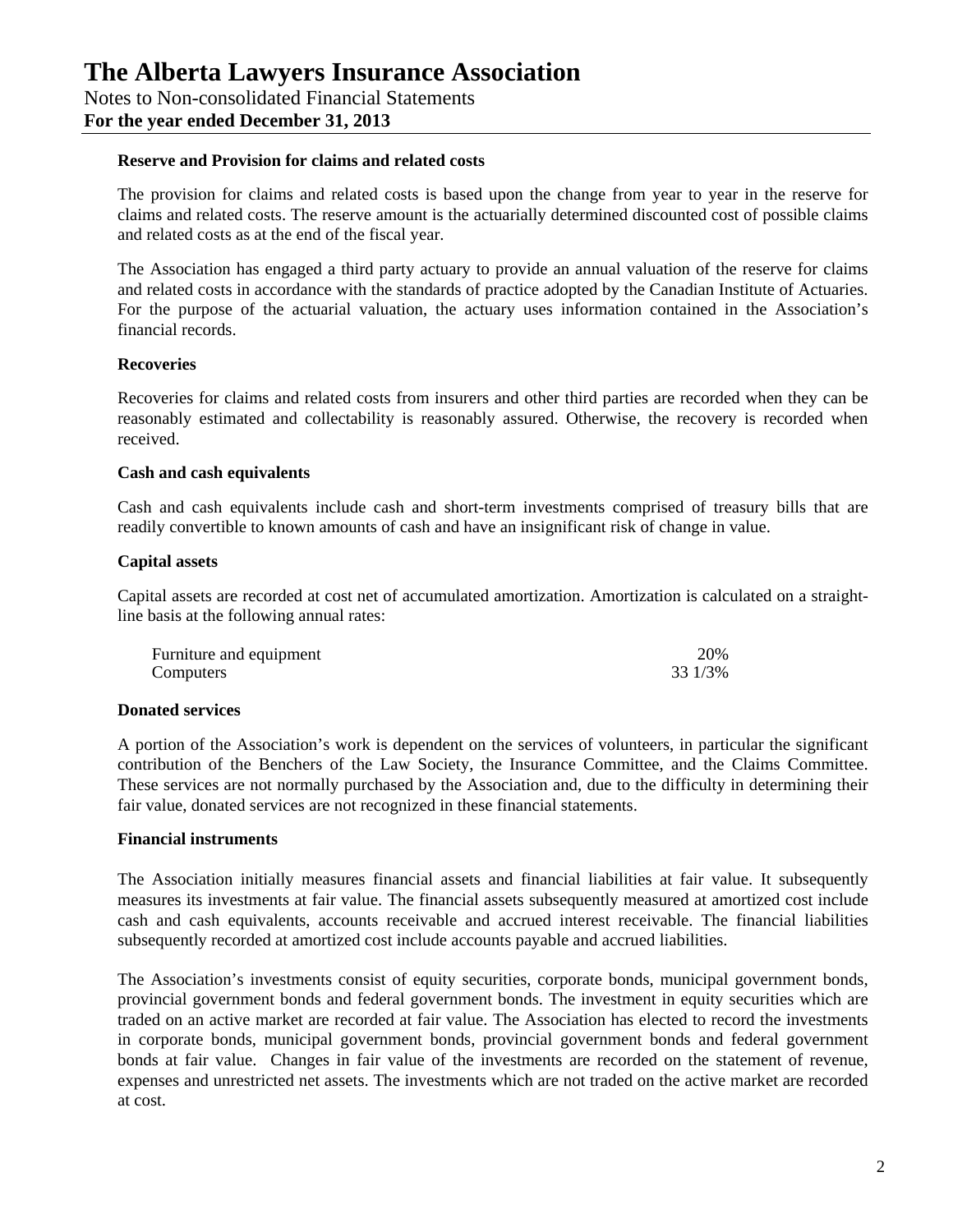Financial assets are tested for impairment at the end of each reporting period when there are indications that the assets may be impaired.

## **Comparative figures**

Certain prior year figures have been reclassified to conform to the presentation in the current year's financial statements. Certain comparative figures are marked as unaudited as no audit procedures were performed over the comparative figures under Canadian accounting standards for not-for-profit organizations. An unmodified audit report was issued for the financial statements for the year ended June 30, 2012 dated November 29, 2012, under the Canadian Generally Accepted Accounting Principles in force at that time, Canadian Institute of Chartered Accountants' Handbook Part V, Pre-changeover accounting standards.

## **3 Investments**

The Association's investments are governed by a Statement of Investment Policies and Goals as approved by the Benchers of the Law Society of Alberta and managed under contract with an investment manager. The Association's investments are carried at fair market value, subject to normal market fluctuations, and the statement of revenue, expenses, and net assets reports both realized and unrealized gains and losses on investments. The Association's investments consist of bonds and equity investments.

Investments are as follows:

|                                                  | December 31,<br>2013<br>\$ | December 31,<br>2012<br>\$ |
|--------------------------------------------------|----------------------------|----------------------------|
| <b>Bonds denominated in Canadian dollars:</b>    |                            |                            |
| Corporate                                        | 21,101,906                 | 19,706,962                 |
| Municipal government                             | 2,121,440                  |                            |
| Provincial government                            | 16,023,165                 | 14,609,022                 |
| Federal government                               | 17,943,547                 | 16,515,487                 |
|                                                  | 57,190,058                 | 50,831,471                 |
| <b>Equities denominated in Canadian dollars:</b> | 43,223,259                 | 40,801,305                 |
|                                                  | 100,413,317                | 91,632,776                 |

#### **4 Capital assets**

|                                      | <b>December 31, 2013</b> |                                          |                  | December 31,<br>2012 |
|--------------------------------------|--------------------------|------------------------------------------|------------------|----------------------|
|                                      | Cost<br>\$               | <b>Accumulated</b><br>amortization<br>\$ | <b>Net</b><br>\$ | <b>Net</b><br>\$     |
| Furniture and equipment<br>Computers | 43,630<br>18,140         | 32,789<br>15,117                         | 10,841<br>3,023  | 18,675<br>9,070      |
|                                      | 61,770                   | 47,906                                   | 13,864           | 27,745               |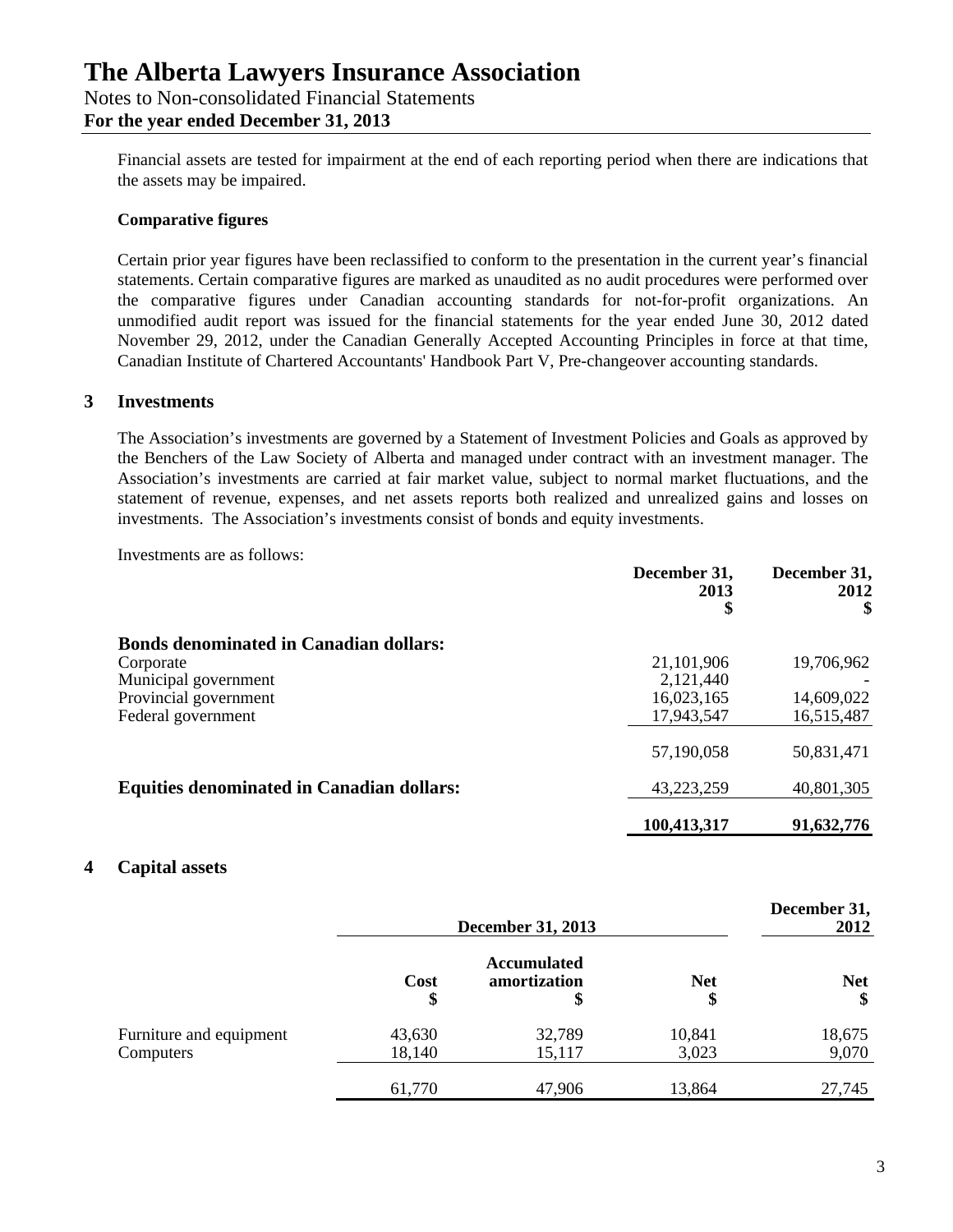# **5 Share capital**

On January 30, 2006, the Association was converted from a company limited by guarantee to a company limited by shares. As a result of this conversion, share capital of \$20 was issued representing four common shares; three shares issued to the Law Society and one common share issued to the person from time to time holding the office of Executive Director of the Law Society, as bare trustee for the Law Society.

## **6 Reserve for claims and related costs**

The change in the reserve for claims and related costs is summarized as follows:

|                                                                         | For the year<br>ended<br>December 31,<br>2013<br>\$       | For the 6<br>months<br>ended<br>December 31,<br>2012<br>\$ |
|-------------------------------------------------------------------------|-----------------------------------------------------------|------------------------------------------------------------|
| Reserve for claims and related costs – beginning of period              | 64,338,000                                                | 62,620,000                                                 |
| Claims paid and accrued<br>Related costs paid and accrued<br>Recoveries | (21,940,952)<br>(5,764,362)<br>10,741,052<br>(16,964,262) | (4,093,687)<br>(2,833,588)<br>527,557<br>(6,399,718)       |
| Increase due to claims experience                                       | 18,698,262                                                | 8,117,718                                                  |
| Reserve for claims and related costs – end of period                    | 66,072,000                                                | 64,338,000                                                 |
| Actuarial liability<br>Provision for incurred but unreported claims     | 57,093,000<br>8,979,000                                   | 58,549,000<br>5,789,000                                    |
| <b>Reserve for claims and related costs</b>                             | 66,072,000                                                | 64,338,000                                                 |

Included in Provision for claims and related costs on the Non-consolidated statement of revenue, expenses and unrestricted net assets are the increase due to claims experience of \$18,698,262 (December 31, 2012 - \$8,117,718).

A portion of the reserve for claims and related costs is expected to be paid within the next fiscal year. This amount cannot be reasonably determined and therefore has not been included in current liabilities.

The discount rate applied by the actuary at December 31, 2013 is 3.45% (December 31, 2012 – 3.15%). The undiscounted reserve balance at December 31, 2013 is \$63,844,000 (December 31, 2012 – \$62,345,000).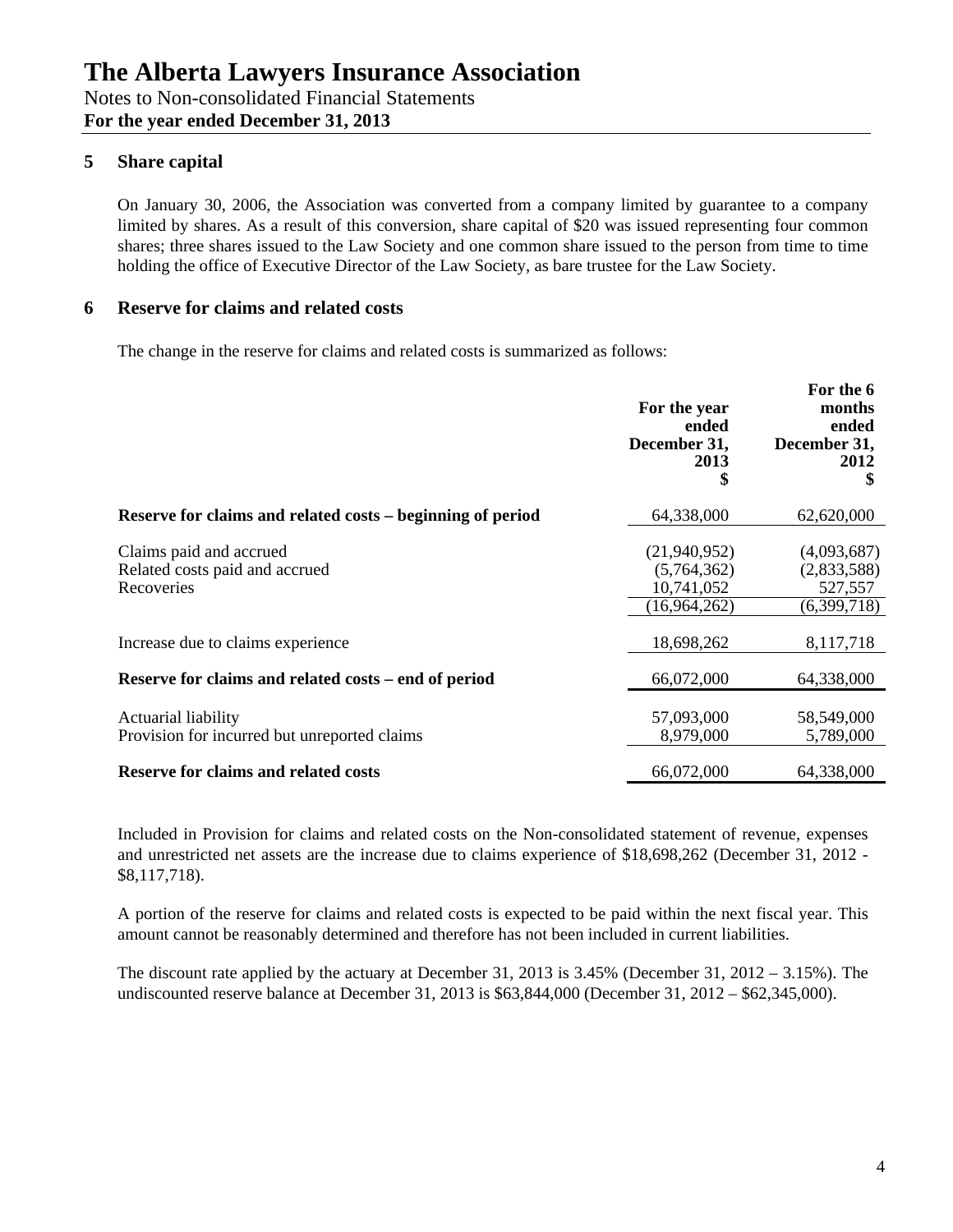# **7 Related party transactions**

As described in note 6, the Association is a wholly owned subsidiary of the Law Society. During the period, the Association paid the Law Society an amount of \$1,692,000 (6 month period ended December 2012 – \$678,000) for management fees. The balance due from the Law Society at December 31 of \$86,133 (December 2012 – \$17,429 due to the Law Society) is non-interest bearing and due on demand.

The elected Benchers of the Law Society include members drawn from law firms across the province. These law firms may at times be engaged by the Association in the normal course of business. During the year ended December 31, 2013, expenses of \$5,943,820 (6 month period ended December 31, 2012 - \$1,617,919) were incurred with these law firms. The Benchers are not involved in retaining these firms.

1452597 Alberta Ltd. ("1452597") is a wholly owned subsidiary of the Association and was incorporated on February 12, 2009 under the Business Corporations Act. Share capital of \$1 consists of 100 common shares.

The sole purpose of 1452597 is to hold real property obtained under the terms of a claim settlement regarding the Association's insurance coverage for members of the Law Society. The claim will be concluded by selling the property and transferring the net proceeds to the Association at which time 1452597 will be wound up.

The Association does not consolidate the results of 1452597 in its financial statements as permitted by CPA 4450 "Reporting Controlled and Related Entities by Not-for-Profit Organizations" and CPA 4460 "Disclosure of Related Party Transactions". A summary of 1452597's financial information at December 31 is as follows:

|                                                                               | December 31,<br>2013<br>\$ | For the<br>6 months<br>ended<br><b>December</b><br>2012<br>\$ |
|-------------------------------------------------------------------------------|----------------------------|---------------------------------------------------------------|
| Assets                                                                        | 530,354                    | 530,265                                                       |
| Liabilities                                                                   | 554,537                    | 549,218                                                       |
| Net assets                                                                    | (24, 183)                  | (18,953)                                                      |
| Expenses                                                                      | 5,307                      | 2,144                                                         |
| Deficiency of revenues over expenditures                                      | (5,307)                    | (2,144)                                                       |
| Cash flows from operating activities<br>Increase in cash and cash equivalents |                            |                                                               |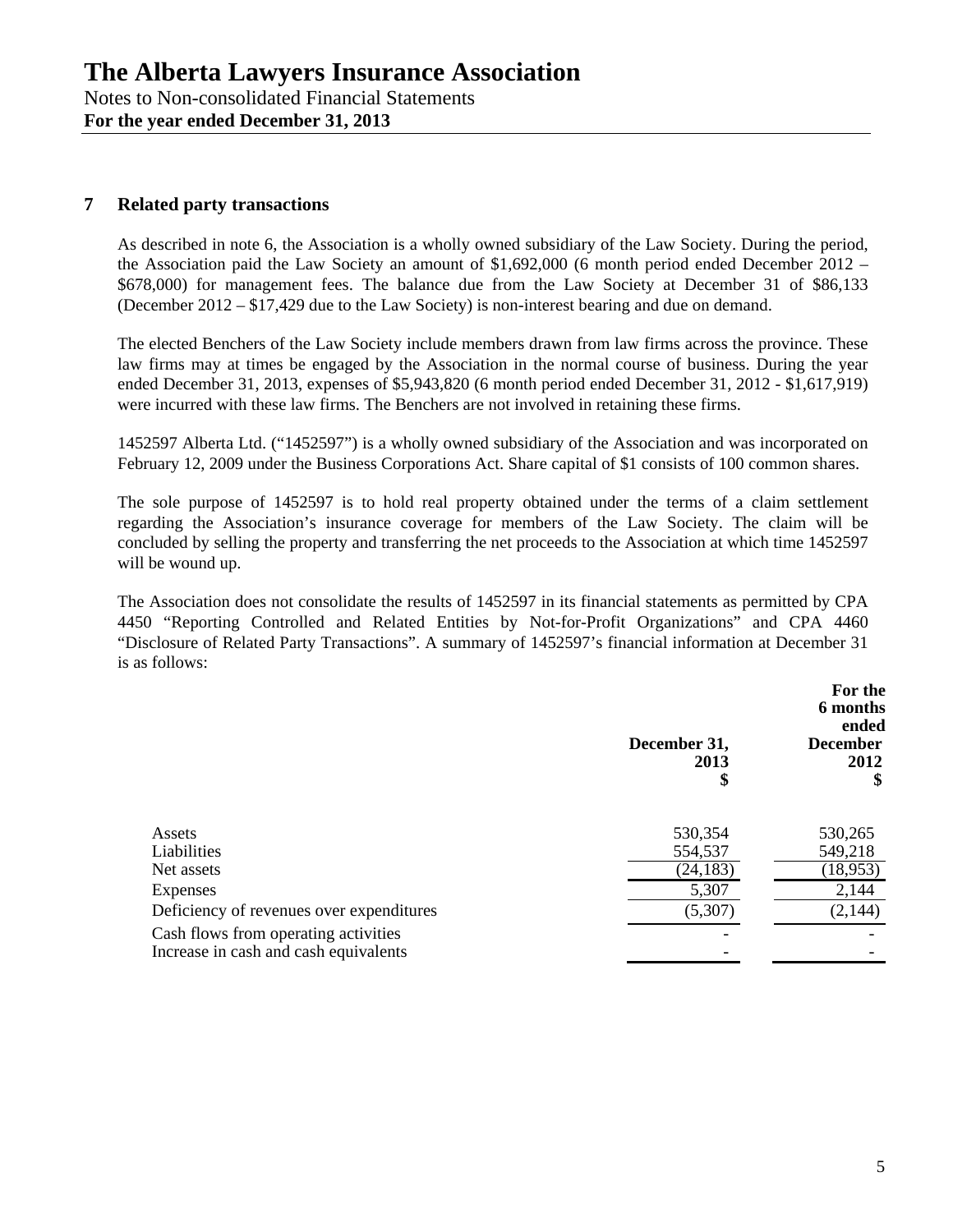## **8 Financial instruments**

#### **Interest rate risk**

Treasury bills have a maturity date within a year from the balance sheet date and bear an interest rate of 0.90% (December 2012 – 0.92%).

The Association is exposed to interest rate fluctuations on its floating rate long-term debt. Included in investments are fixed income bonds in the amount of \$57,190,058 (December 2012 – \$50,831,471). The maturity dates and interest rate ranges are as follows:

| Maturity dates (from balance sheet date)        | Interest rate   | <b>Market</b> | Interest rate    | <b>Market</b> |
|-------------------------------------------------|-----------------|---------------|------------------|---------------|
|                                                 | range           | value         | range            | value         |
|                                                 | December 2013   |               | December 2012    |               |
| Within five years                               | $1.33 - 4.80\%$ | 19,843,706    | $1.34 - 4.854\%$ | 20,618,629    |
| Greater than five years but less than ten years | $2.65 - 5.68\%$ | 25,994,960    | $2.65 - 5.68\%$  | 16,946,085    |
| Greater than ten years                          | $2.50 - 4.70\%$ | 11,351,392    | $1.50 - 4.70\%$  | 13,266,757    |
|                                                 |                 | 57,190,058    |                  | 50,831,471    |

The Association manages the interest rate risk on fixed income bonds by engaging an investment manager who operates subject to investment parameters designed to mitigate this risk.

#### **Price risk**

The investments of the Association are subject to price risk because changing interest rates impact the market value of the fixed rate investments, general economic conditions affect the market value of equity investments and currency exchange rates impact the market value of the investments denominated in currencies other than the Canadian dollar. The risk is mitigated by engaging an investment manager for the long term portfolio investments and by investing other funds in short term fixed rate products with high credit ratings.

#### **Credit risk**

The Association, in the normal course of business, is exposed to credit risk from its customers. The Association's financial assets that are exposed to credit risk consist primarily of accounts receivable. The Association manages credit risk by maintaining bank accounts with reputable financial institutions, only investing in securities that are liquid, highly rated and traded in active markets and by insuring accounts receivable are small and from reputable, credit-worthy members/organizations.